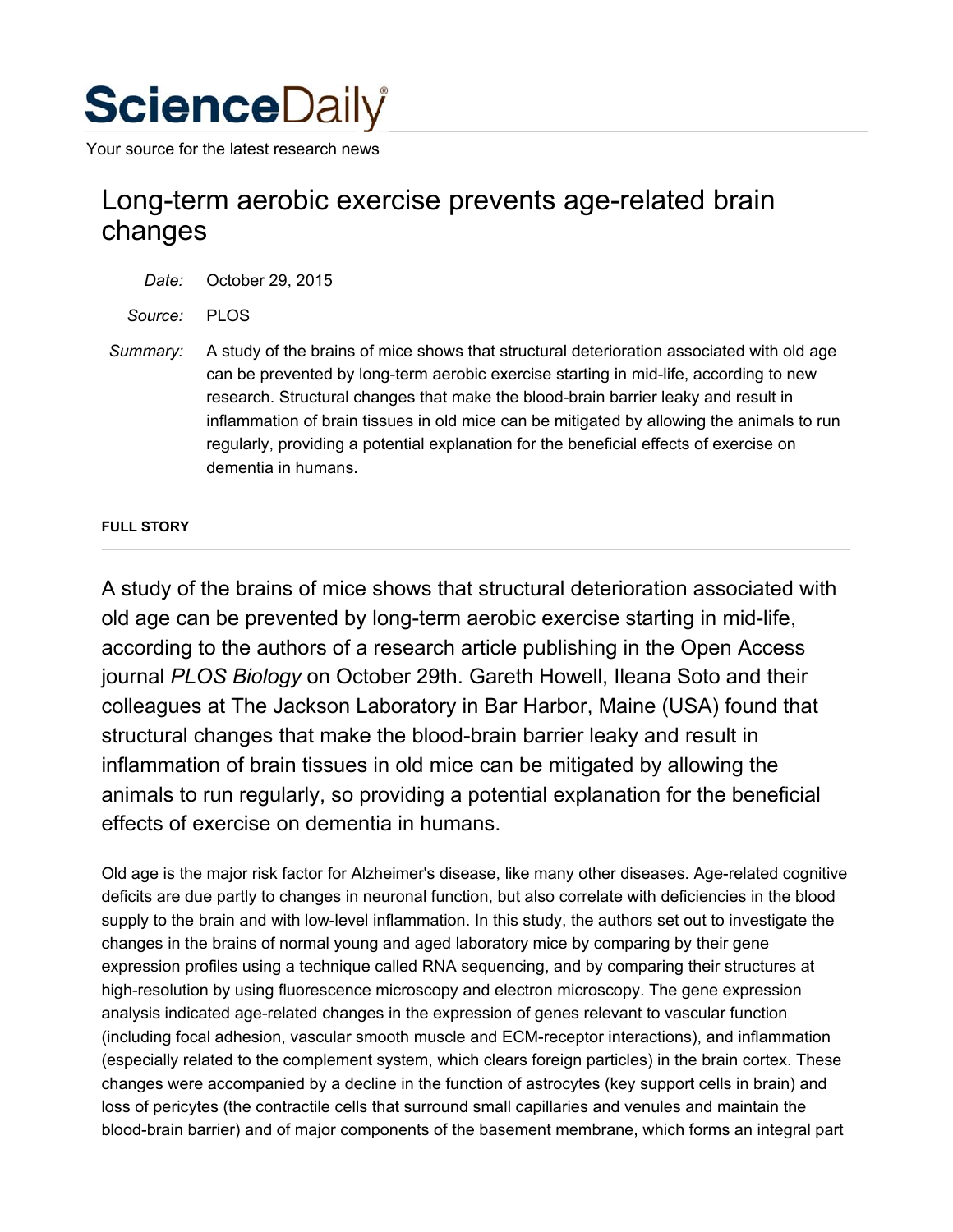of the blood-brain barrier, as well as an increase in the density and functional activation of the immune cells known as microglia/monocytes, which scavenge the brain for infectious agents and damaged cells. Dr. Soto, lead author on the study, says: "Collectively, our data suggests that normal aging causes significant dysfunction to the cortical neurovascular unit, including basement membrane reduction and pericyte loss. These changes correlate strongly with an increase in microglia/monocytes in the aged cortex,"

Physical activity is already known to ameliorate the cognitive decline and sensorimotor deficits seen in old age in humans as well as in mice. To investigate the impact of long-term physical exercise on the brain changes seen in the aging mice, the researchers provided the animals with a running wheel from 12 months old (equivalent to middle aged in humans) and assessed their brains at 18 months (equivalent to ~60yrs old in humans, when the risk of Alzheimer's disease is greatly increased). Young and old mice alike ran about two miles per night, and this physical activity improved the ability and motivation of the old mice to engage in the typical spontaneous behaviors that seem to be affected by aging. This exercise significantly reduced age-related pericyte loss in the brain cortex and improved other indicators of dysfunction of the vascular system and blood-brain barrier. Exercise also decreased the numbers of microglia/monocytes expressing a crucial initiating component of the complement pathway that others have shown previously to play are role in age-related cognitive decline. Interestingly, these beneficial effects of exercise were not seen in mice deficient in a gene called Apoe, variants of which are a major genetic risk factor for Alzheimer's disease. The authors also report that Apoe expression in the brain cortex declines in aged mice and this decline can also be prevented by exercise.

Numerous studies have correlated the development of Alzheimer's disease with vascular dysfunction during aging. This study suggests that this dysfunction might be driven by astrocyte dysfunction and/or pericyte loss leading to a breakdown of the blood-brain barrier. But further work will be required to establish the mechanism(s): what is the role of the complement-producing microglia/macrophages, how does Apoe decline contribute to age-related neurovascular decline, does the leaky blood-brain barrier allow the passage of damaging factors from the circulation into the brain?

Previous studies showing that exercise is beneficial for the human brain suggest the effects on mice are relevant for human health. The authors conclude that, "Our data, supported by data from human studies, point towards focusing efforts on understanding the impact of aging and lifestyle choices on neurovascular unit decline and neuroinflammation, particularly astrocyte and pericyte dysfunction. Dr. Howell believes as a society we need to work hard to ensure we maintain an active lifestyle wherever possible. "In this day and age, with so many distractions and conveniences, it is easy to fall into a lifestyle that does not include enough exercise. With an aging population, I hope our study helps in encouraging a healthy lifestyle that includes exercise." He goes on to say that: "For those that are unfortunately unable to exercise, our study provides insight into a possible mechanism by which exercise may benefit the aging brain and may one day lead to improved treatments for age-related cognitive decline, Alzheimer's disease and other neurodegenerative disorders."

#### **Story Source:**

The above post is reprinted from materials provided by **PLOS**. *Note: Content may be edited for style and length.*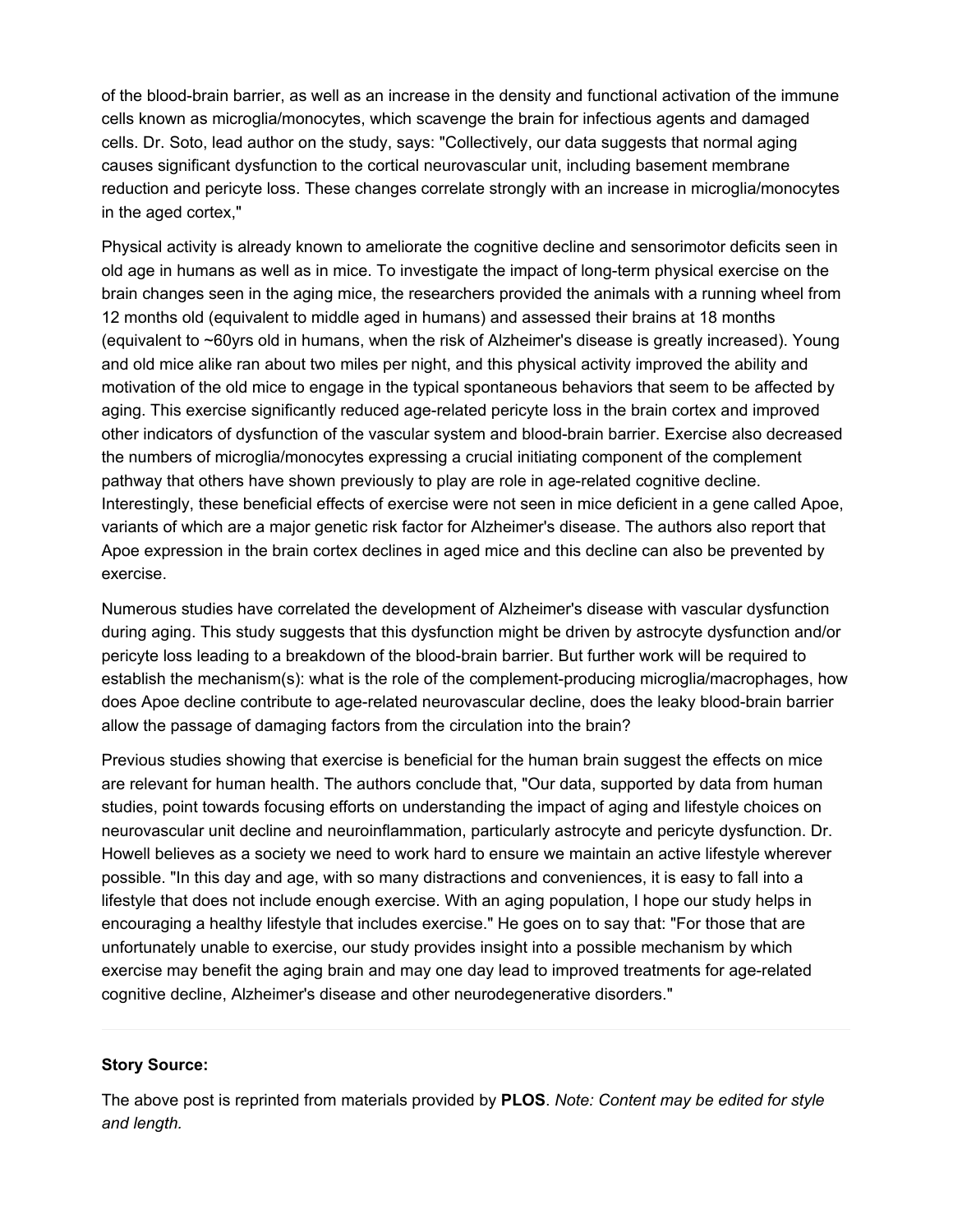### **Journal Reference**:

1. Ileana Soto, Leah C. Graham, Hannah J. Richter, Stephen N. Simeone, Jake E. Radell, Weronika Grabowska, W. Keith Funkhouser, Megan C. Howell, Gareth R. Howell. **APOE Stabilization by Exercise Prevents Aging Neurovascular Dysfunction and Complement Induction**. *PLOS Biology*, 2015; 13 (10): e1002279 DOI: 10.1371/journal.pbio.1002279

| <b>Cite This Page:</b> | MLA | APA | Chicago |
|------------------------|-----|-----|---------|
|                        |     |     |         |

PLOS. "Long-term aerobic exercise prevents age-related brain changes." ScienceDaily. ScienceDaily, 29 October 2015. <www.sciencedaily.com/releases/2015/10/151029150301.htm>.

# **Recommended Articles**

Blood vessels in older brains break down, possibly leading to Alzheimer's University of Southern California - Health Sciences, ScienceDaily, 2015

Possibility of curbing synapse loss in Alzheimer's

Mechanisms and challenges in translational stroke research MingMing Ning et al., J Investig Med, 2016

Oxidative challenge in Alzheimer's disease: state of knowledge and future needs